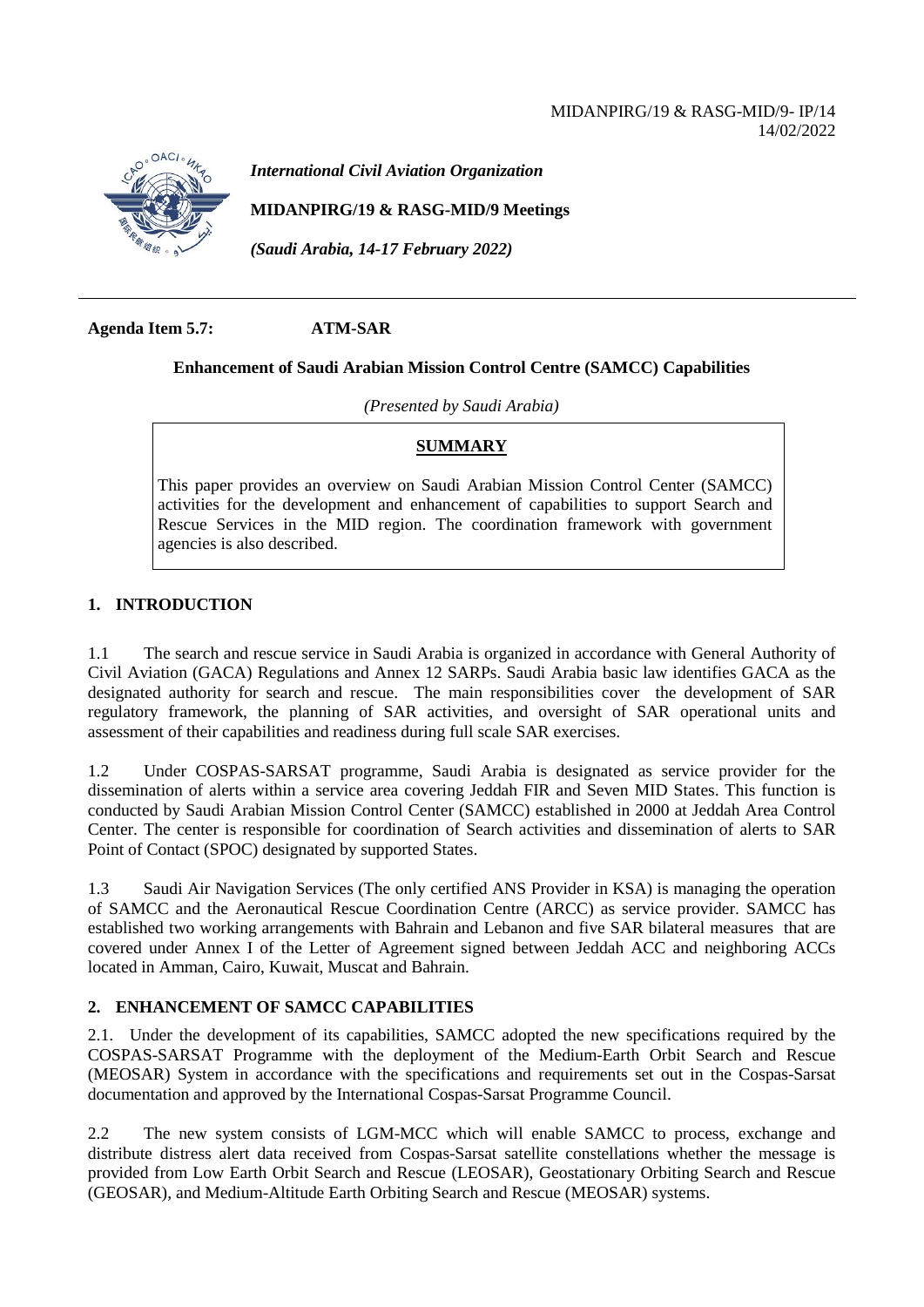2.3 SAMCC MEOLUT (4034) commissioning report was submitted and reviewed by the Cospas-Sarsat (EWG-1/2019-LUT-03) in October 2019 and the Experts Working Group recommended that the Council approve the commissioning into the Cospas-Sarsat System at the MEOSAR early operational capability (EOC) performance level. The MEOLUT (4034) is located at Jeddah ACC with a Declared Coverage Area DCA radius of 2600 km.

2.4 In November 2019, the Cospas-Sarsat council approved the commissioning of the Saudi MEOLUT (4034) as integrated part of the Cospas-Sarsat system with the following classification: MEOSAR early operational capability performance level with a DCA radius of 2600 Km.

2.5 Regarding the management of 406 Mhz distress beacons, SANS took the initiative to develop an online 406 MHz distress beacons database to register the data on the beacons, their owners/operators. This database will be made available for national SAR authorities and operational units. The online service is hosted in SANS cloud platform and can be accessed through a specific designed web-portal. This initiative is on-going and it is expected that the data migration from the current 406 Mhz database will start during the first quarter of 2022.

2.6 With respect to SAR training, SAMCC organized awareness and briefing sessions at Riyadh, Jeddah ACCs, and Dammam approach Centre. These sessions were attended by ATC supervisors and ATS operational Staff and ATC training specialists and have covered Search and Rescue arrangements with an overview on the ICAO Global Aeronautical Distress and Safety System (GADSS) and related provisions. Moreover, SAMCC organized, at GACA regional Office in Jeddah, briefing sessions for pilots, stakeholders' specialists, and aviation inspectors on the latest developments in Search and Rescue and the ICAO GADSS concept and related provisions.

2.7 Regarding the coordination and cooperation with National authorities, SAMCC organized, regular meetings that are attended by representatives from SAR authorities i.e., GACA, Ministry of Interior (National Centre for Security Operations), Royal Saudi Air force, Saudi Border guard, Transport General Authority, and Communications and Information Technology Commission. During the last meeting, SMACC brief the attendance on the latest developments in Search and Rescue with focus on the upcoming enhancement of space use (satellites) and the ICAO GADSS. The main topics that were covered can be summarized as follows:

- a) GADSS Concept
- b) 406 Mhz National Database Project
- c) Return Link Services under ELT coding; and
- d) Remote Beacon Activation.

# **3. SAR EXERCISES (SAREX)**

3.1 Under the assessment of readiness of SAR authorities and operational units, the National SAR Committee conducted, at Rabigh on  $22<sup>nd</sup>$  of December 2021, a Search and Rescue (SAREX-43) simulating Naval Disaster in the Red Sea.

3.2 The scenario of SAREX 43 is dealing with ditching of an international flight after departing from KAIA-Jeddah (OEJN) to ZZZZ, and after passing RBG VOR, the pilot declared an emergency due to engine failure, and request to return to KAIA. The engine failure is getting worst with loss of height. The crew decided to land on water (ditching into water). Jeddah ACC notified the Search and Rescue centre. This latter liaised with Jeddah maritime RCC, and National SAR Plan is immediately activated. 2 Helicopters and one C130 aircraft have been engaged in this exercise.